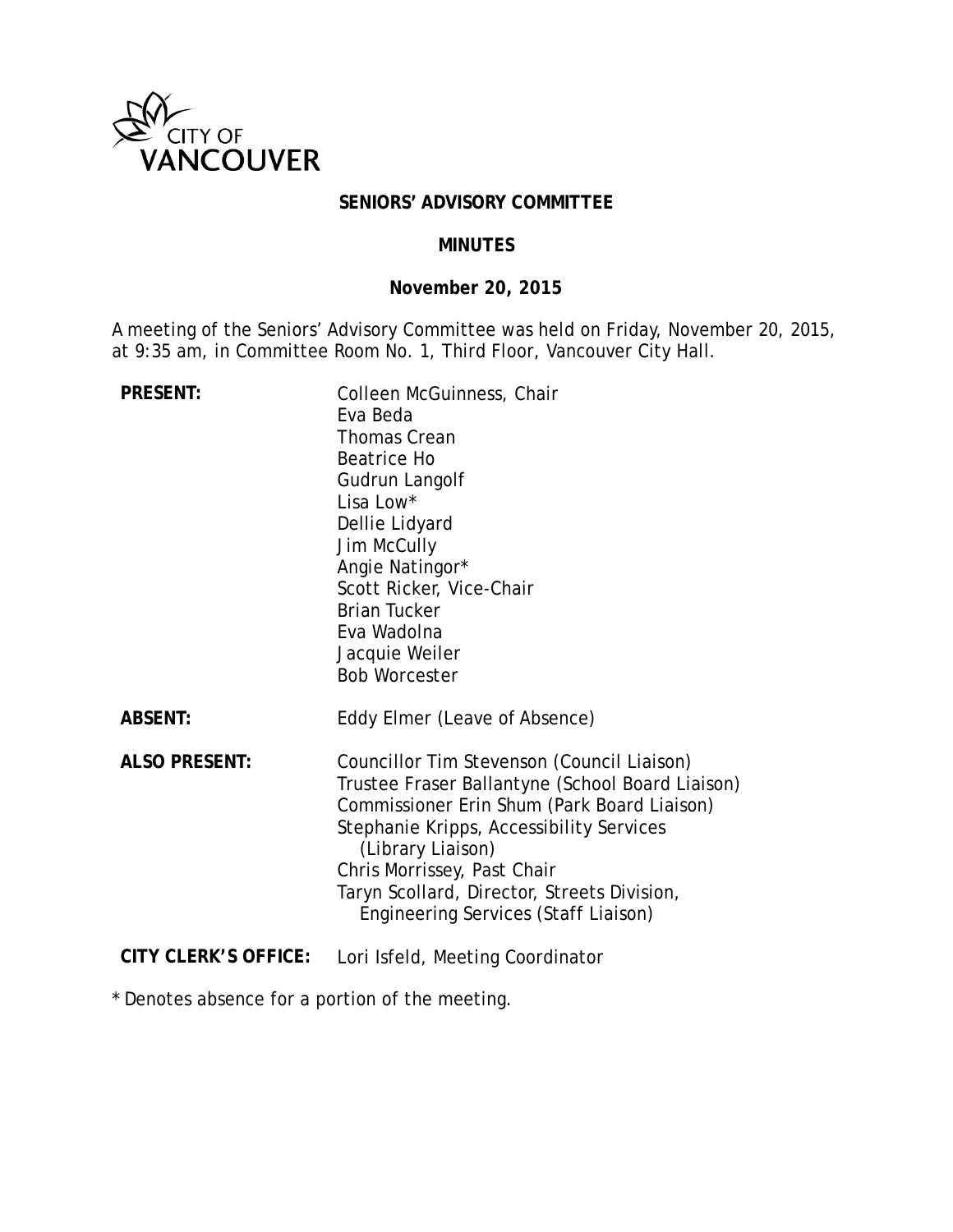### **Approval of Agenda**

MOVED by Gudrun Langolf SECONDED by Beatrice Ho

> THAT the agenda for the Seniors' Advisory Committee regular meeting on November 20, 2015, be approved.

CARRIED UNANIMOUSLY (Lisa Low and Angie Natingor absent for the vote)

#### **Leave of Absence Requests**

MOVED by Eva Wadolna SECONDED by Beatrice Ho

> THAT the Seniors' Advisory Committee approve a leave of absence for Eddy Elmer for this meeting.

CARRIED UNANIMOUSLY (Lisa Low and Angie Natingor absent for the vote)

The Chair noted that Angie Natingor had a declared conflict of interest regarding the St. Paul's Hospital presentation item because of her employment with Vancouver Coastal Health, and that Ms. Natingor would therefore be arriving at the meeting at approximately 10:30 am, following the completion of the item.

#### **Approval of Minutes**

MOVED by Gudrun Langolf SECONDED by Scott Ricker

> THAT the minutes of the Seniors' Advisory Committee regular meeting on September 18, 2015, be approved.

CARRIED UNANIMOUSLY (Lisa Low and Angie Natingor absent for the vote)

MOVED by Beatrice Ho SECONDED by Jacqueline Weiler

> THAT the meeting notes of the Seniors' Advisory Committee working session on October 16, 2015, be approved.

CARRIED UNANIMOUSLY (Lisa Low and Angie Natingor absent for the vote)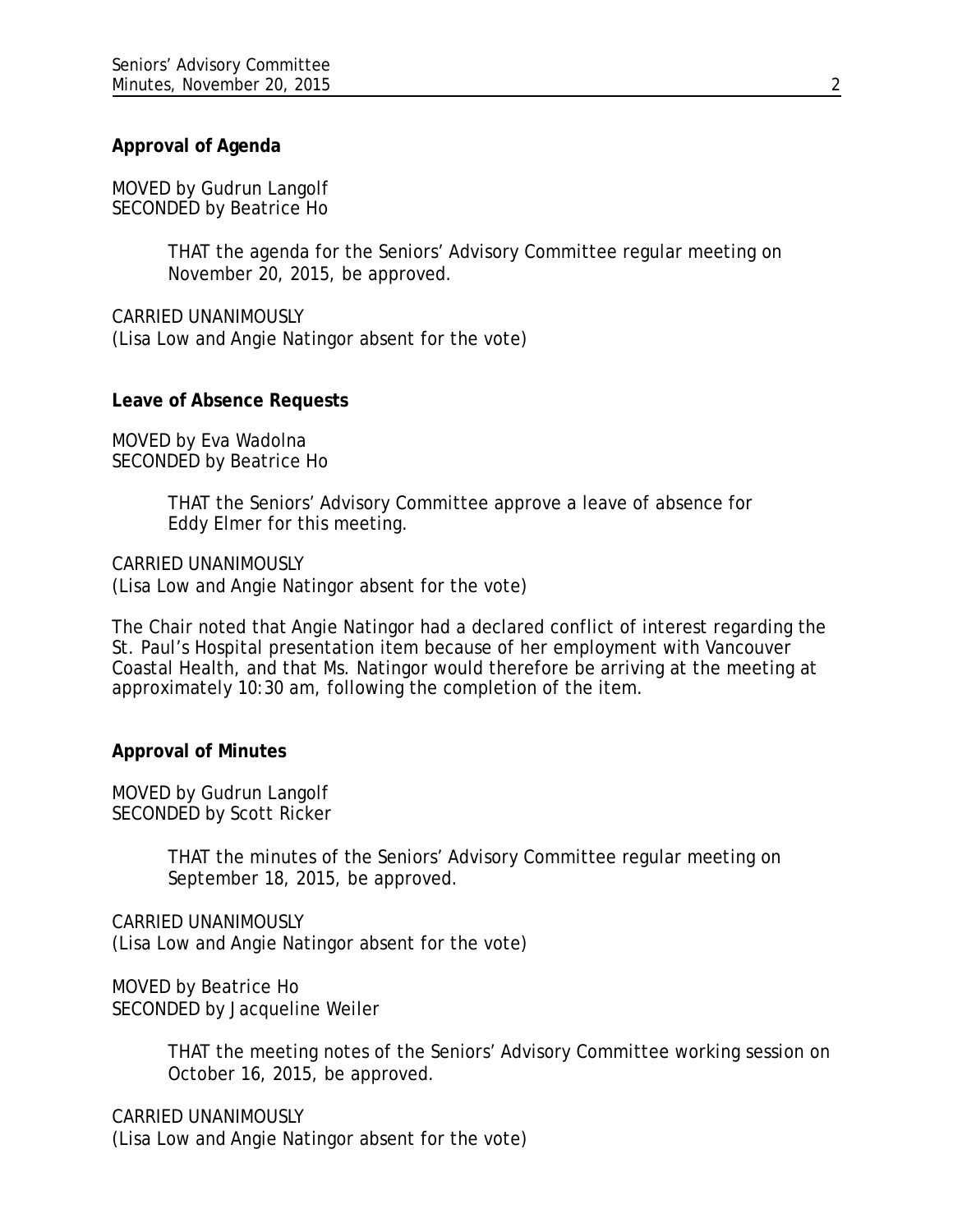## **Approval of 2016 Meeting Schedule**

### MOVED by Scott Ricker SECONDED by Eva Wadolna

THAT the 2016 Meeting Schedule for the Seniors' Advisory Committee, be approved as set out below:

| Date               | <b>Time</b>                      |
|--------------------|----------------------------------|
| January 15, 2016   | 9:30 to 11:30 am Regular Meeting |
| February 19, 2016  | 9:30 to 11:30 am Working Session |
| March 11, 2016     | 9:30 to 11:30 am Regular Meeting |
| April 15, 2016     | 9:30 to 11:30 am Working Session |
| May 20, 2016       | 9:30 to 11:30 am Regular Meeting |
| June 17, 2016      | 9:30 to 11:30 am Working Session |
| July 8, 2016       | 9:30 to 11:30 am Regular Meeting |
| August 19, 2016    | 9:30 to 11:30 am Working Session |
| September 23, 2016 | 9:30 to 11:30 am Regular Meeting |
| October 21, 2016   | 9:30 to 11:30 am Working Session |
| November 18, 2016  | 9:30 to 11:30 am Regular Meeting |
| December 16, 2016  | 9:30 to 11:30 am Working Session |

### CARRIED UNANIMOUSLY

(Lisa Low and Angie Natingor absent for the vote)

### **1. Business arising from the minutes**

None.

### **2. Presentations**

### *a) St. Paul's Hospital, Vancouver Coastal Health*

David Byres, Executive VP, Clinical Renewal and Integration provided a presentation entitled "The New St. Paul's: Engaging British Columbians & BC Communities to Shape the Future", and along with additional St. Paul's Hospital and Vancouver Coastal Health staff listed below, responded to questions.

- David Thompson, VP, Seniors Care & Chief Quality, Safety and Performance Improvement
- Dr. Janet Kushner-Kow, Geriatrician, Elder Care, St. Paul's Hospital
- Neil MacConnell, Chief Project Officer, St. Paul's Hospital Redevelopment
- Shaf Hussain, VP, Public Affairs, Communications & Stakeholder Engagement
- Justin Karasick, Director, Communications & Public Affairs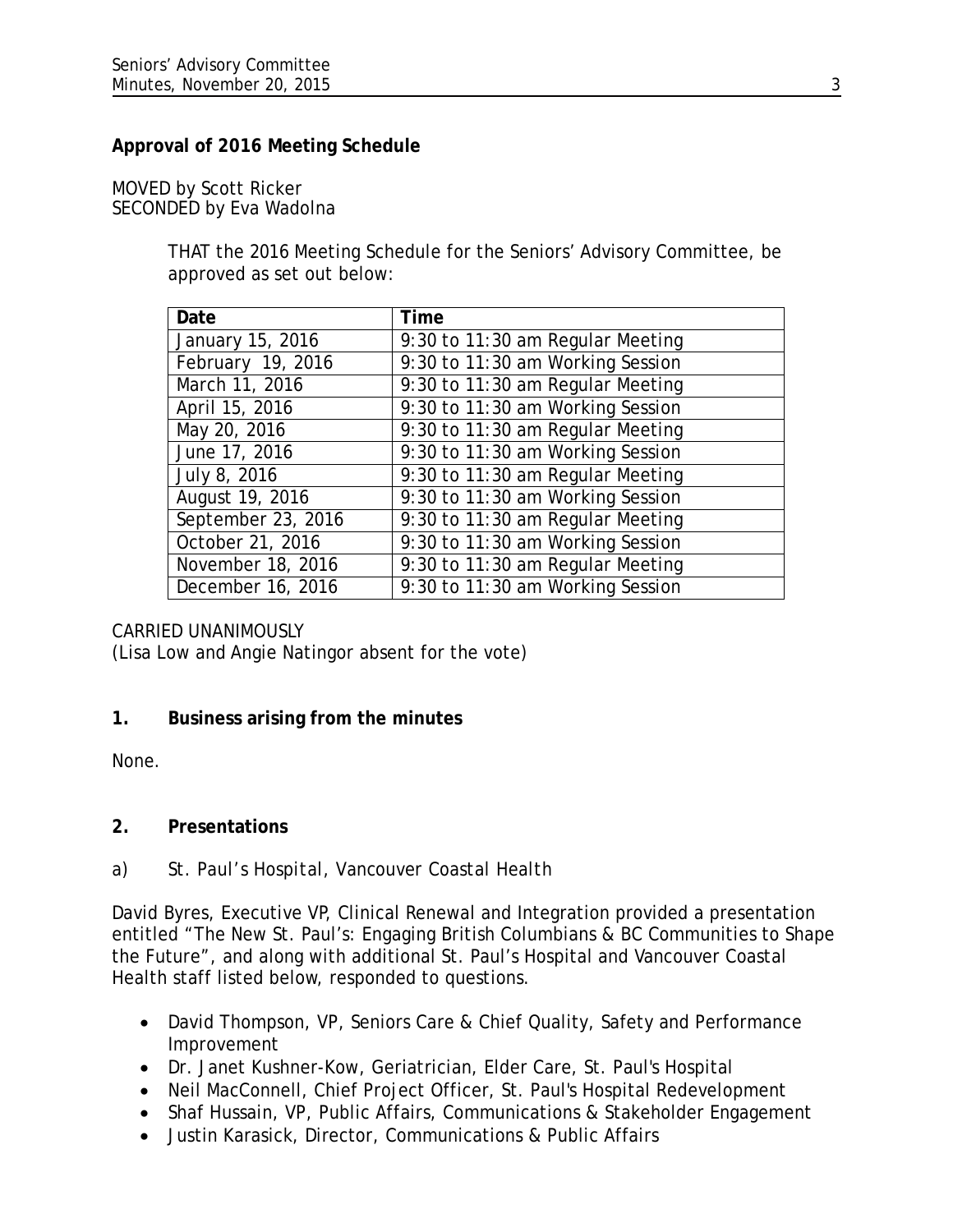It was noted there would be additional updates and opportunity for involvement by the Seniors' Advisory Committee moving forward. The Chair thanked the staff team for the presentation and discussion.

# *b) Loading and Unloading at Transit Sites*

Chris Darwent, Neighbourhood Parking & Transportation, Engineering Services, provided a presentation, which was in response to a motion approved at the meeting on September 18, 2015. The motion requested that the City work with TransLink to assign designated loading and unloading zones that will allow people sufficient time to safely and conveniently embark and disembark at SkyTrain stations.

Mr. Darwent, along with Diane Hiltz, Neighbourhood Parking and Transportation, and Chris Robertson, Planner, Strategic Transportation Planning, responded to questions regarding safety concerns at specific stations and use of street and sidewalk space.

# **4. Committee Liaison Updates**

## *a. Council Liaison*

Councillor Stevenson provided updates regarding the federal election and subsequent government change, and the potential for infrastructure upgrades.

# *b. School Board Liaison*

Trustee Ballantyne provided updates and responded to questions regarding various topics including funding for deferred maintenance and long range facilities planning. In response to a question, Trustee Ballantyne agreed to look in to why public washrooms at South False Creek were closed.

### *c. Park Board Liaison*

Commissioner Shum provided updates and responded to questions regarding various topics including the first Community Dialogue event held at Marpole Community Centre, status of South Vancouver/Killarney Seniors Centre and moving Marpole Community Centre, accessibility at the Fish House in Stanley Park, and age-friendly public facilities and washrooms in parks.

The Chair suggested the Committee learn more about Marpole Community Centre. Beatrice Ho agreed to seek out and invite representatives from the Marpole Seniors Group to a future meeting.

# *d. Vancouver Public Library Liaison*

The Library Liaison provided updates on a variety of matters. She noted the Library is currently working on increasing neighbourhood consultation, which is a change from the current practice where most consultation takes place at the Central Library.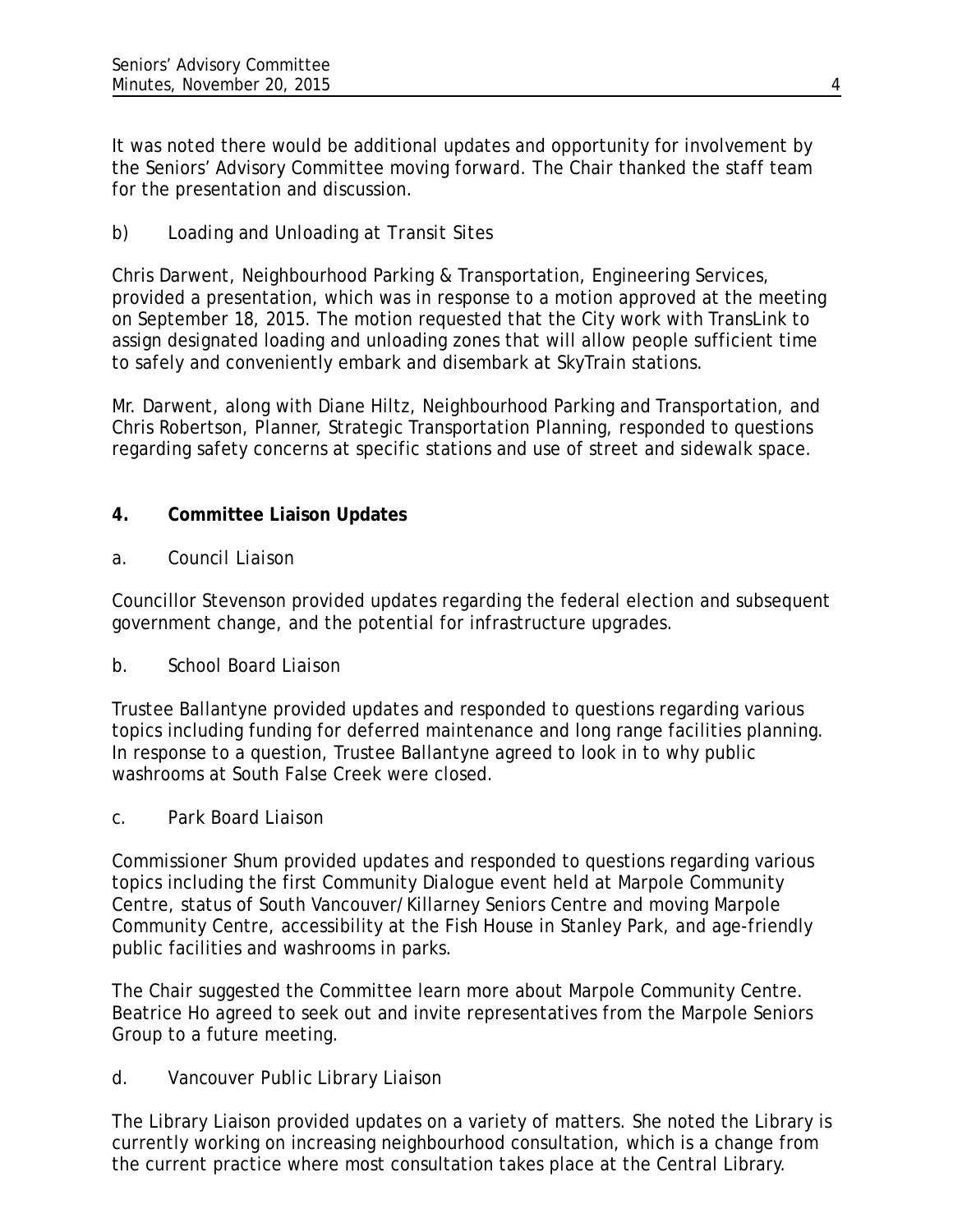The Committee discussed a suggestion by the Persons With Disabilities Committee to include speech disability under the disabilities umbrella. The Chair noted this is an area the Committee should review in future.

## *e. Staff Liaison*

The Staff Liaison advised she had nothing to report and would provide any updates by email.

The Chair noted any street-related issues should be sent to the Staff Liaison in advance of meetings in order to provide time to prepare a response.

## **4. Subcommittee Updates**

## *a. Communication*

The Chair reminded members to send info about their attendance at events and meetings to Eddy Elmer so he can keep the website up to date.

## *b. Community Engagement*

Beatrice Ho and Jackie Weiler provided updates on recent activities and events.

### *c. Housing*

Chris Morrissey provided updates, noting that herself and Colleen McGuiness continue to attend Dogwood Redesign meetings.

Scott Ricker provided an update regarding a presentation provided by the City's Social Housing staff regarding residential care, rental and landlord issues. The Chair referred members to a report prepared by the Renters Advisory Committee that will tentatively be considered by City Council in December. She requested members review the report from a senior's perspective and provide her with any feedback or suggestions.

It was also noted the LGTBQ2 Seniors Housing Subcommittee had expressed interest in working with the Seniors' Advisory Committee. Committee members were in agreement with this proposal.

# d. *Social Isolation and Loneliness*

Brian Tucker provided an update, noting work is ongoing.

*e. Transportation and Mobility*

Dellie Lidyard provided updates. Discussion ensued regarding Compass Card.